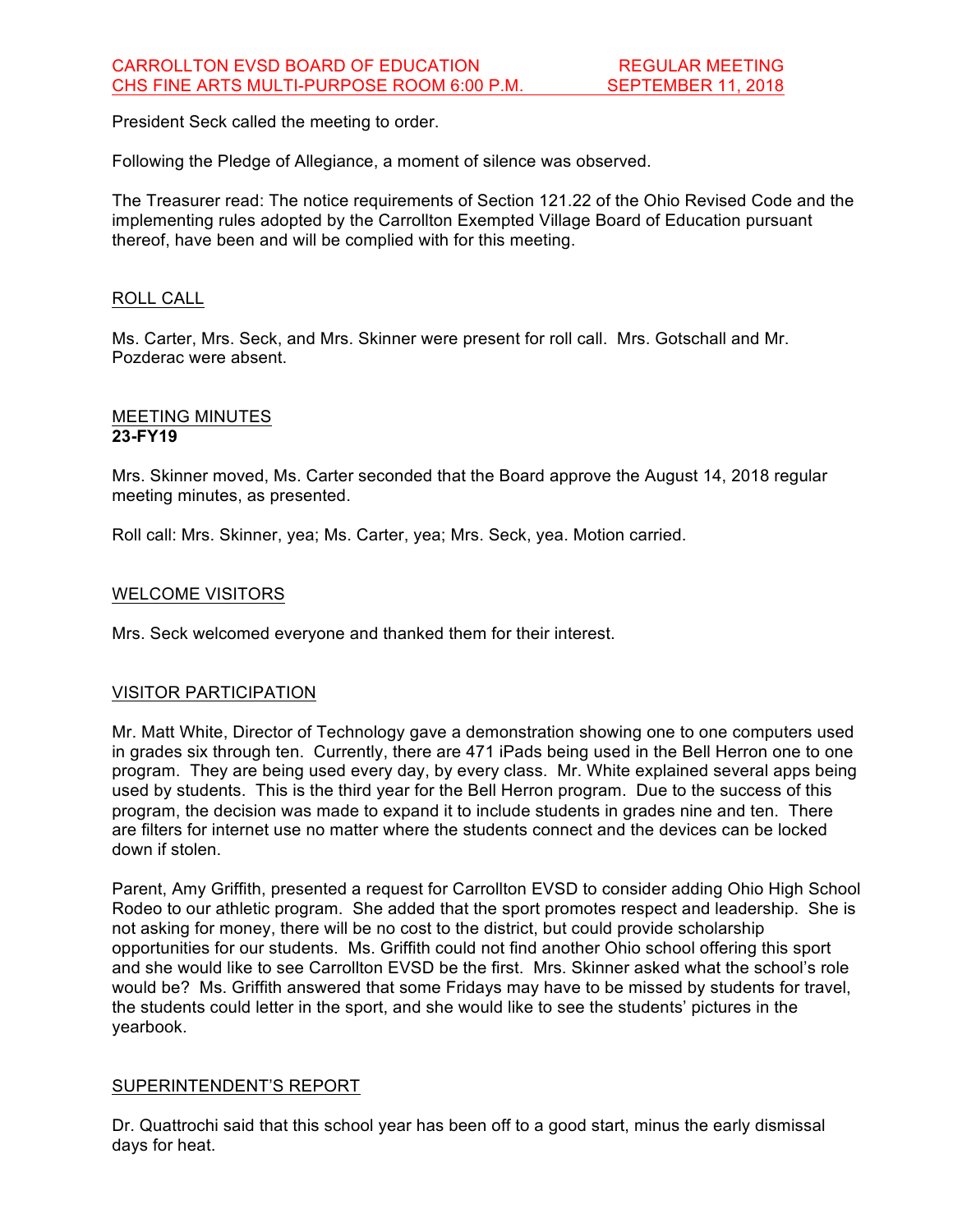The 6-12 building project is on schedule.

Event parking has been going well. Thank you to Mr. Robinson, Wayne Baughman, Transportation Director, the Athletic Department, and all of the volunteers.

Thank you to our staff for our excellent school.

## DIRECTOR OF PROGRAMS REPORT

Mr. Robinson went over the Annual Entitlement Notice. Reading of this notice is required because we receive Federal entitlement grants. The notice is also posted in our school buildings, on our website, and in the local newspaper.

## FINANCIAL REPORT BY THE TREASURER

| Total Board Bills:           | \$1,607,406.33    |
|------------------------------|-------------------|
| Total Payroll:               | 968,108.84<br>SS. |
| Beginning Balance All Funds: | \$41,623,756.10   |
| Ending Balance All Funds:    | \$39,717,999.58   |

#### PAYMENT OF BILLS **24-FY19**

Mrs. Skinner moved, Ms. Carter seconded that the Board approve the payment of bills, as presented.

Roll call: Mrs. Skinner, yea; Ms. Carter, yea; Mrs. Seck, yea. Motion carried.

#### TRANSACTIONS **25-FY19**

Ms. Carter moved, Mrs. Skinner seconded that the Board approve the following transactions:

| <b>TO</b>                                                               | <b>FROM</b>                         | <b>AMOUNT</b>                 |
|-------------------------------------------------------------------------|-------------------------------------|-------------------------------|
| <b>Advance Return</b><br><b>General Fund</b>                            | IDEA B 2018 (516-9018)              | \$59,941.51                   |
| <b>Advances</b><br>Title I 2018 (572-9018)<br>Title IIA 2018 (590-9018) | <b>General Fund</b><br>General Fund | \$12,487.54<br>2,437.58<br>\$ |
| <b>Transfer</b><br><b>Senior Class</b>                                  | <b>Junior Class</b>                 | 4,583.93<br>SS                |

Roll call: Ms. Carter, yea; Mrs. Skinner, yea; Mrs. Seck, yea. Motion carried.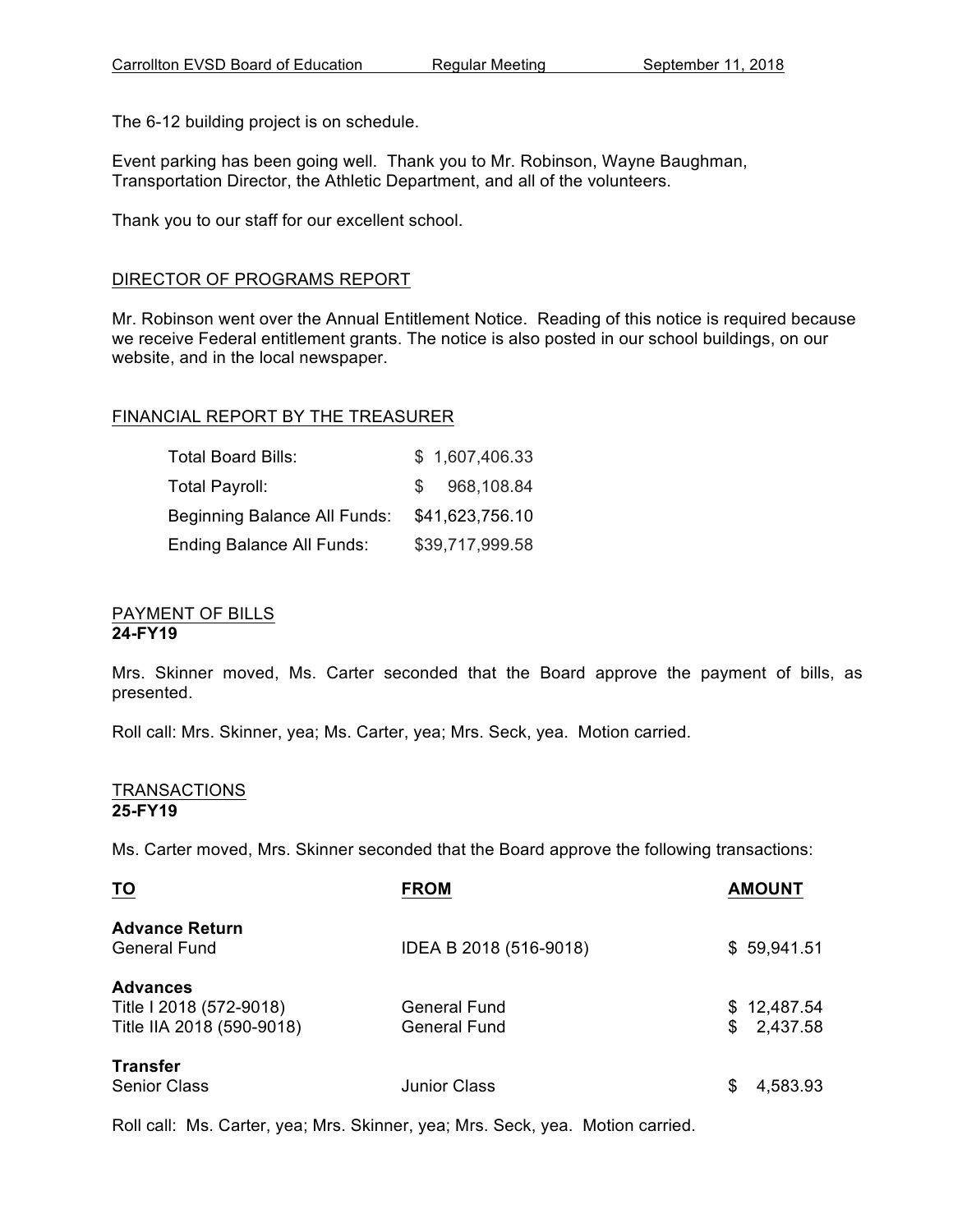# LEGISLATIVE REPORT

Mrs. Skinner reported that there has been no new Legislative action since the last Board meeting. There are 110 bills currently being monitored.

# BUSINESS ADVISORY BOARD

Canton Regional Chamber of Commerce Education Committee/ Carrollton Business/ Internship Advisory. We are required by law to have meetings once a quarter. Since we belong to Stark ESC, we can count their meetings to meet our local meeting requirement.

#### PERSONNEL APPOINTMENT **26-FY19**

Ms. Carter moved, Mrs. Skinner seconded that the Board endorse the following personnel appointment, proper documentation has been verified and is on file:

| Name                                | <b>Position</b> | <b>Effective Date</b> | <b>Contract</b> |
|-------------------------------------|-----------------|-----------------------|-----------------|
| Tracey L. Swearingen Classroom Aide |                 | September 12, 2018    |                 |

Roll call: Ms. Carter, yea; Mrs. Skinner, yea; Mrs. Seck, yea. Motion carried.

## ECOESC SERVICE CONTRACT RESOLUTION **27-FY19**

Mrs. Skinner moved, Ms. Carter seconded that the Board resolve to enter into an agreement with the East Central Ohio Educational Service Center (ECOESC) for the purchase of services for the 2018-2019 contract year, as presented.

Roll call: Mrs. Skinner, yea; Ms. Carter, yea; Mrs. Seck, yea. Motion carried.

#### OVERNIGHT/ OUT-OF-STATE FIELD TRIPS **28-FY19**

Ms. Carter moved, Mrs. Skinner seconded that the Board approve the following overnight field trips as presented:

**Organization Destination Leaving Date Returning Date** CHS FFA Indianapolis, IN October 24, 2018 October 27, 2018 Senior Class Mew York, NY April 11, 2019 April 13, 2019

Roll call: Ms. Carter, yea; Mrs. Skinner, yea; Mrs. Seck, yea. Motion carried.

## RESIGNATIONS **29-FY19**

Mrs. Skinner moved, Ms. Carter seconded that the Board accept the following resignations: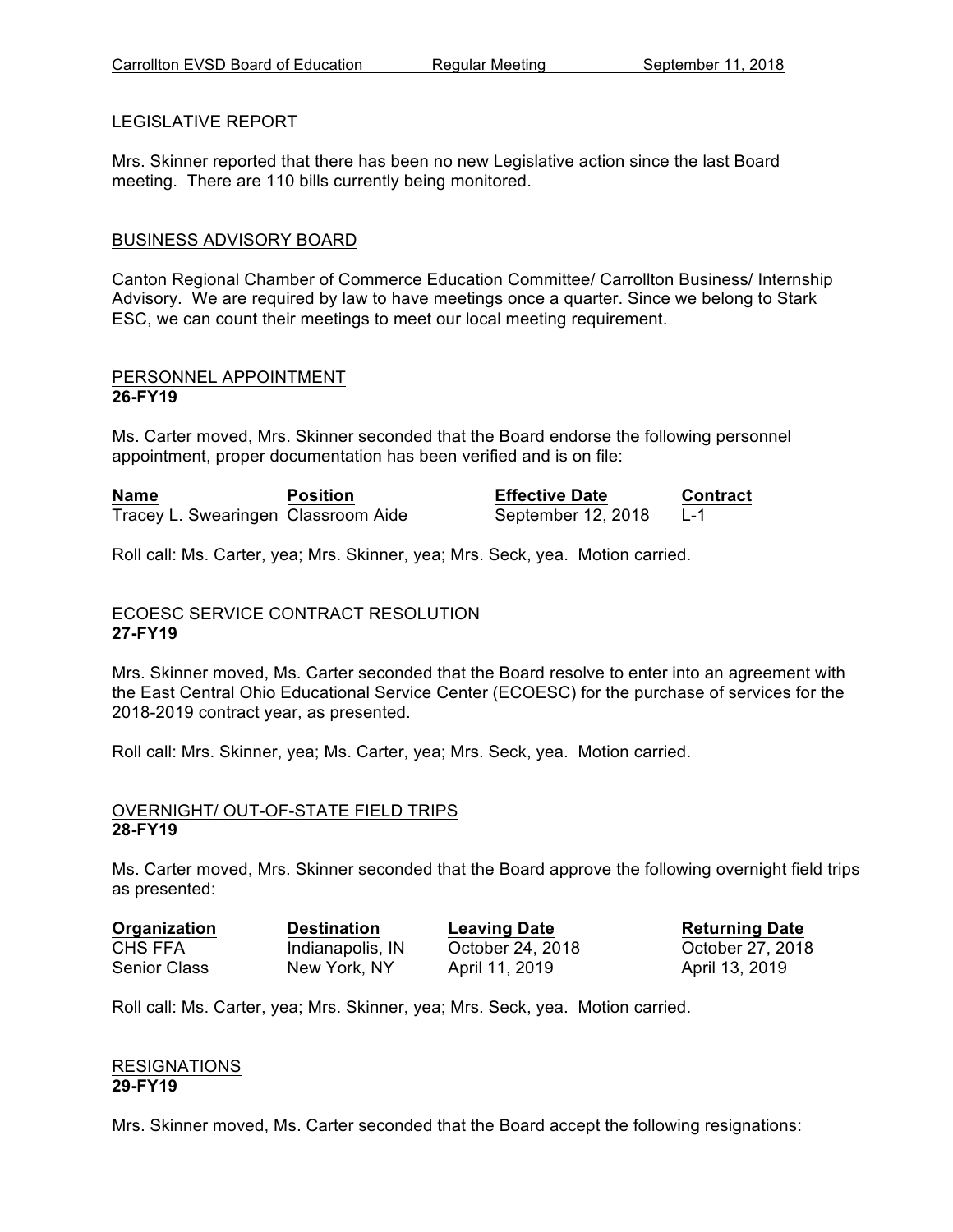**Individual <b>Position Position Reason Effective Date** Brandon J. Boosz Wrestling Varsity Asst. Coach .5 Resignation August 30, 2018 Kyle A. Poole Freshman Asst. Coach Resignation August 21, 2018

Roll call: Mrs. Skinner, yea; Ms. Carter, yea; Mrs. Seck, yea. Motion carried.

#### SUPPLEMENTAL CONTRACTS **30-FY19**

Mrs. Skinner moved, Ms. Carter seconded that the Board award the following supplemental contracts for the 2018-2019 school year, proper documentation has been verified and is on file:

#### **Individual Position**

McKenzie R. Hagy CHS Annual

Kyle A. Poole **Football Varsity Assistant Coach** Richard T. Mitchell Football Middle School Coach Grade 7 (.5) Todd A. English Golf Girls Varsity Head Coach Kenneth W. Pasiuk Wrestling Varsity Head Coach Ryan C. Borland CHS Senior Class Advisor Philip G. Mauro **CHS** Student Council Jordan J. Provost CHS Band Assistant Director

Roll call: Mrs. Skinner, yea; Ms. Carter, yea; Mrs. Seck, yea. Motion carried.

#### SUBSTITUTE APPOINTMENTS **31-FY19**

Ms. Carter moved, Mrs. Skinner seconded that the Board appoint the following substitutes for the 2018-2019 fiscal year, pending the receipt of proper documentation.

| Individual        | <b>Position</b>             | <b>Effective Date</b> |
|-------------------|-----------------------------|-----------------------|
| Shannon M. Foster | <b>Certificated Teacher</b> | September 12, 2018    |
| Jody R. Poole     | <b>Certificated Teacher</b> | September 12, 2018    |
| Susan L. Barber   | <b>Classified Employee</b>  | September 12, 2018    |
| Morgan R. Hepner  | <b>Classified Employee</b>  | September 12, 2018    |
| D. Douglas Miller | <b>Classified Employee</b>  | September 12, 2018    |
| Megan S. Newell   | <b>Classified Employee</b>  | September 12, 2018    |
| A.Gary Shepherd   | <b>Classified Employee</b>  | September 04, 2018    |

Roll call: Ms. Carter, yea; Mrs. Skinner, yea, Mrs. Seck, yea. Motion carried.

#### RESIGNATION **32-FY19**

Mrs. Skinner moved, Ms. Carter seconded that the Board accept the following resignation:

| <b>Individual</b>     | <b>Position</b>                                | <b>Reason</b> | <b>Effective Date</b> |
|-----------------------|------------------------------------------------|---------------|-----------------------|
| <b>Tonya Trussell</b> | Cheerleading Basketball Head Coach Resignation |               | September 5, 2018     |

Roll call: Mrs. Skinner, yea; Ms. Carter, yea; Mrs. Seck, yea. Motion carried.